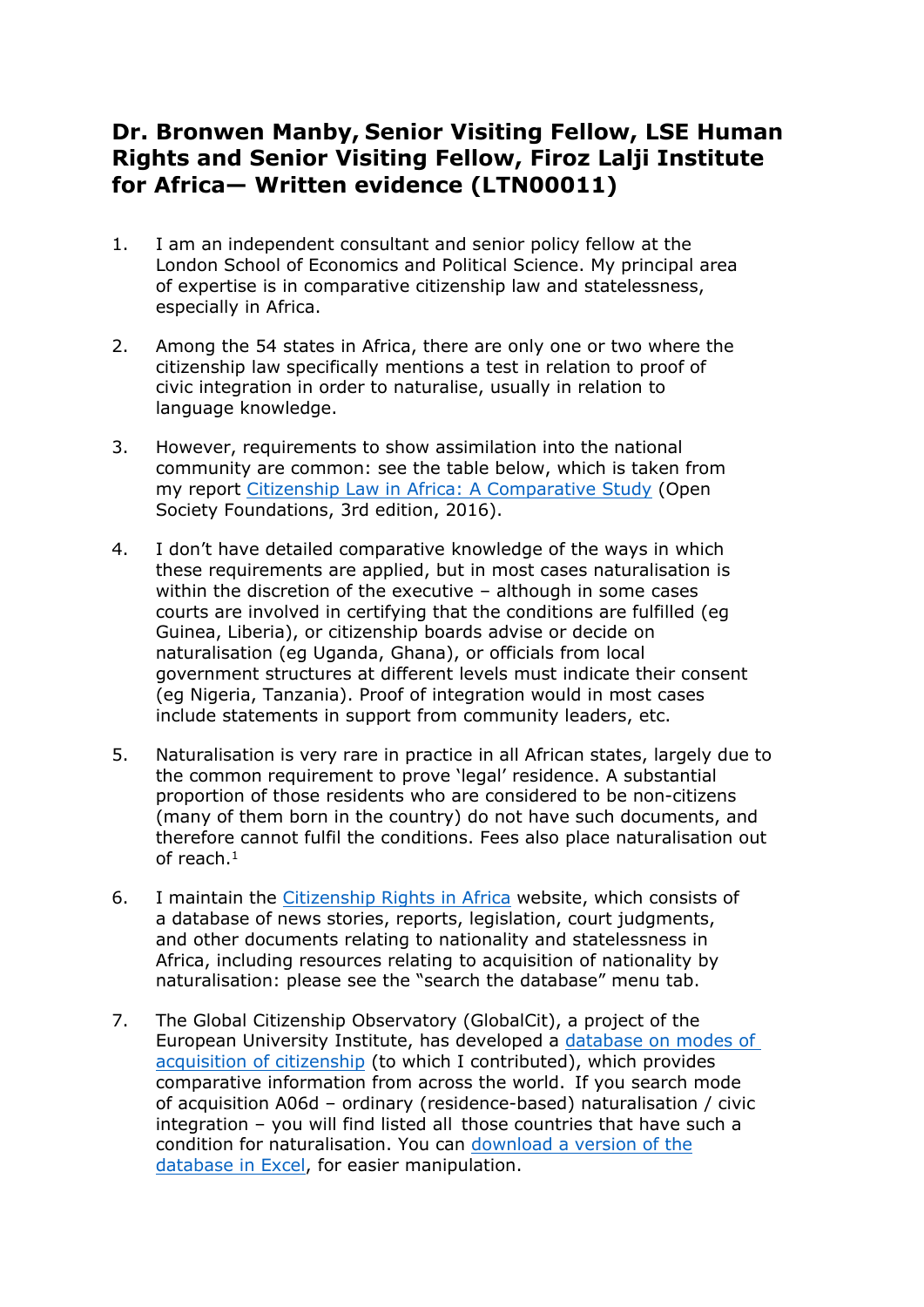*May 2022*

 See Bronwen Manby, ["Naturalisation](https://www.tandfonline.com/doi/full/10.1080/13621025.2021.1926098) [in](https://www.tandfonline.com/doi/full/10.1080/13621025.2021.1926098) [African](https://www.tandfonline.com/doi/full/10.1080/13621025.2021.1926098) [states:](https://www.tandfonline.com/doi/full/10.1080/13621025.2021.1926098) [Its](https://www.tandfonline.com/doi/full/10.1080/13621025.2021.1926098) [past](https://www.tandfonline.com/doi/full/10.1080/13621025.2021.1926098) [and](https://www.tandfonline.com/doi/full/10.1080/13621025.2021.1926098) [potential](https://www.tandfonline.com/doi/full/10.1080/13621025.2021.1926098) [future",](https://www.tandfonline.com/doi/full/10.1080/13621025.2021.1926098) *[C](https://www.tandfonline.com/doi/full/10.1080/13621025.2021.1926098)itizenship Studies* Vol.25, No.4, 2021, pp.514-542.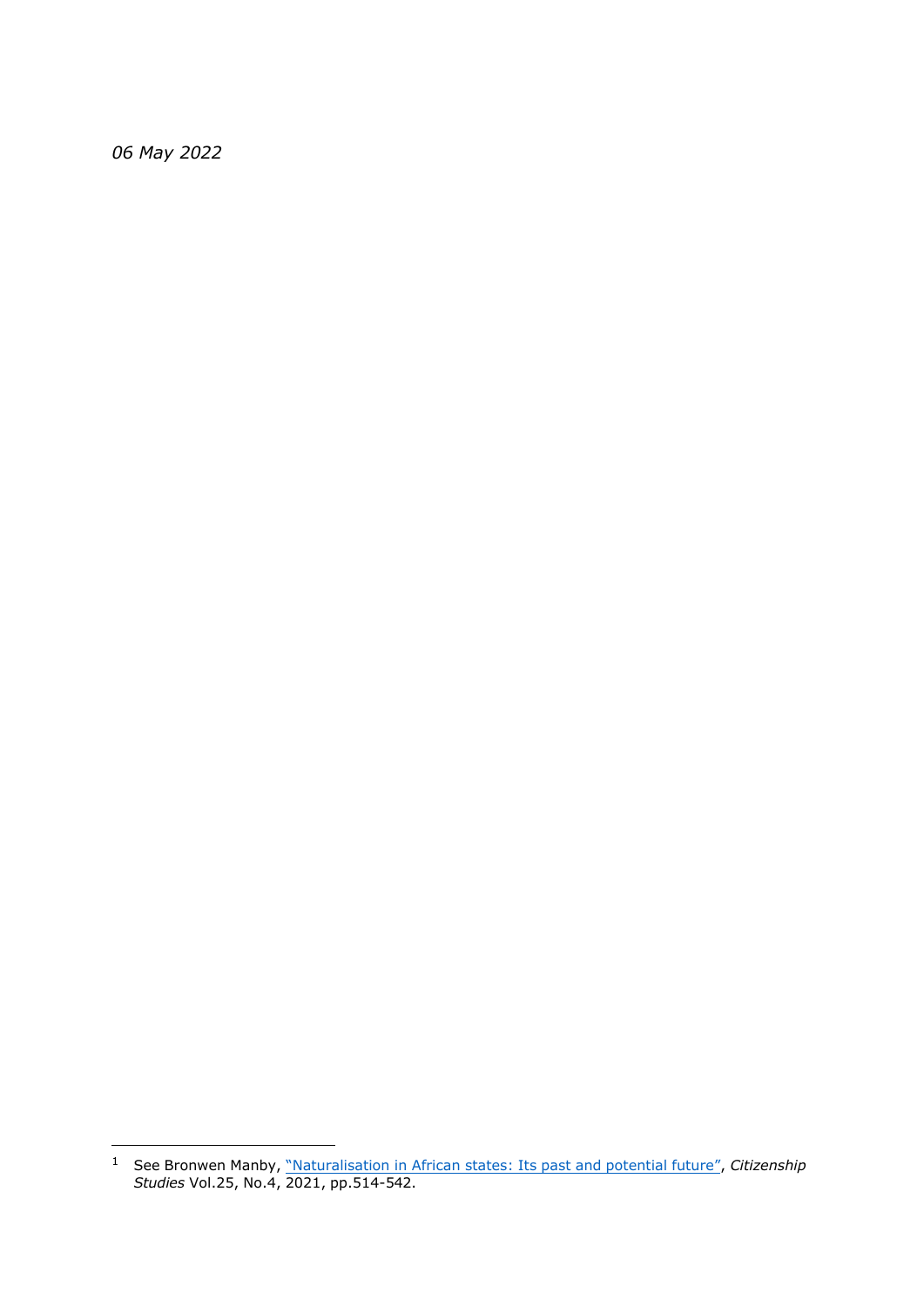Extracted, u[p](https://www.opensocietyfoundations.org/publications/citizenship-law-in-africa-a-comparative-study)dated and adjusted version of table 6 in [Citizenship](https://www.opensocietyfoundations.org/publications/citizenship-law-in-africa-a-comparative-study) [Law](https://www.opensocietyfoundations.org/publications/citizenship-law-in-africa-a-comparative-study) [in](https://www.opensocietyfoundations.org/publications/citizenship-law-in-africa-a-comparative-study) [Africa:](https://www.opensocietyfoundations.org/publications/citizenship-law-in-africa-a-comparative-study) [A](https://www.opensocietyfoundations.org/publications/citizenship-law-in-africa-a-comparative-study) [Comparative](https://www.opensocietyfoundations.org/publications/citizenship-law-in-africa-a-comparative-study) [Study](https://www.opensocietyfoundations.org/publications/citizenship-law-in-africa-a-comparative-study) (Open Society Foundations, 3rd edition, 2016).

| <b>Country</b>                | Language / cultural requirements for naturalisation                                                                                                                                                                                                                                                                                     |
|-------------------------------|-----------------------------------------------------------------------------------------------------------------------------------------------------------------------------------------------------------------------------------------------------------------------------------------------------------------------------------------|
| Algeria                       | Assimilation into Algerian community                                                                                                                                                                                                                                                                                                    |
| Angola                        | Civic and moral guarantees of integration into Angolan society; sufficient<br>knowledge of Portuguese as shown in a test; show a sufficient link to<br>the national community through knowledge of the people and the<br>nation, as shown in a test; and adequate knowledge of the rights and<br>duties of citizens in the constitution |
| Benin                         | assimilation into Beninois community, in particular sufficient knowledge of a<br>Beninois language or French                                                                                                                                                                                                                            |
| Botswana                      | Sufficient knowledge of Setswana or any language spoken by any "tribal<br>community" in<br>Botswana                                                                                                                                                                                                                                     |
| Burkina Faso                  |                                                                                                                                                                                                                                                                                                                                         |
| Burundi                       | Attachment to Burundi and assimilation with Burundian citizens                                                                                                                                                                                                                                                                          |
| Cameroon                      | Cameroon the centre of his/her principal interests                                                                                                                                                                                                                                                                                      |
| Cape Verde                    |                                                                                                                                                                                                                                                                                                                                         |
| <b>CAR</b>                    |                                                                                                                                                                                                                                                                                                                                         |
| Chad                          |                                                                                                                                                                                                                                                                                                                                         |
| Comoros                       | Assimilation into the Comorian community                                                                                                                                                                                                                                                                                                |
| Congo<br>Re<br>pu<br>bli<br>C | Assimilation into the Congolese community                                                                                                                                                                                                                                                                                               |
| Côte d'Ivoire                 |                                                                                                                                                                                                                                                                                                                                         |
| Dem.<br>Rep.<br>Con<br>go     | Speak one of the Congolese languages; must maintain clear cultural,<br>professional, economic, emotional or familial links with the DRC                                                                                                                                                                                                 |
| Djibouti                      | Assimilation, in particular sufficient knowledge of one of the languages used                                                                                                                                                                                                                                                           |
| Egypt                         | Knowledge of Arabic; preferential access if of Arab and Muslim heritage                                                                                                                                                                                                                                                                 |
| Equatorial<br>Guinea          |                                                                                                                                                                                                                                                                                                                                         |
| Eritrea                       | Understand and speak one of the languages of Eritrea                                                                                                                                                                                                                                                                                    |
| Ethiopia                      | Able to communicate in any one of the languages spoken by the<br>nations/nationalities of the Country                                                                                                                                                                                                                                   |
| Gabon                         |                                                                                                                                                                                                                                                                                                                                         |
| Gambia                        |                                                                                                                                                                                                                                                                                                                                         |
| Ghana                         | Speak and understand an indigenous language; assimilated into Ghanaian way<br>of life                                                                                                                                                                                                                                                   |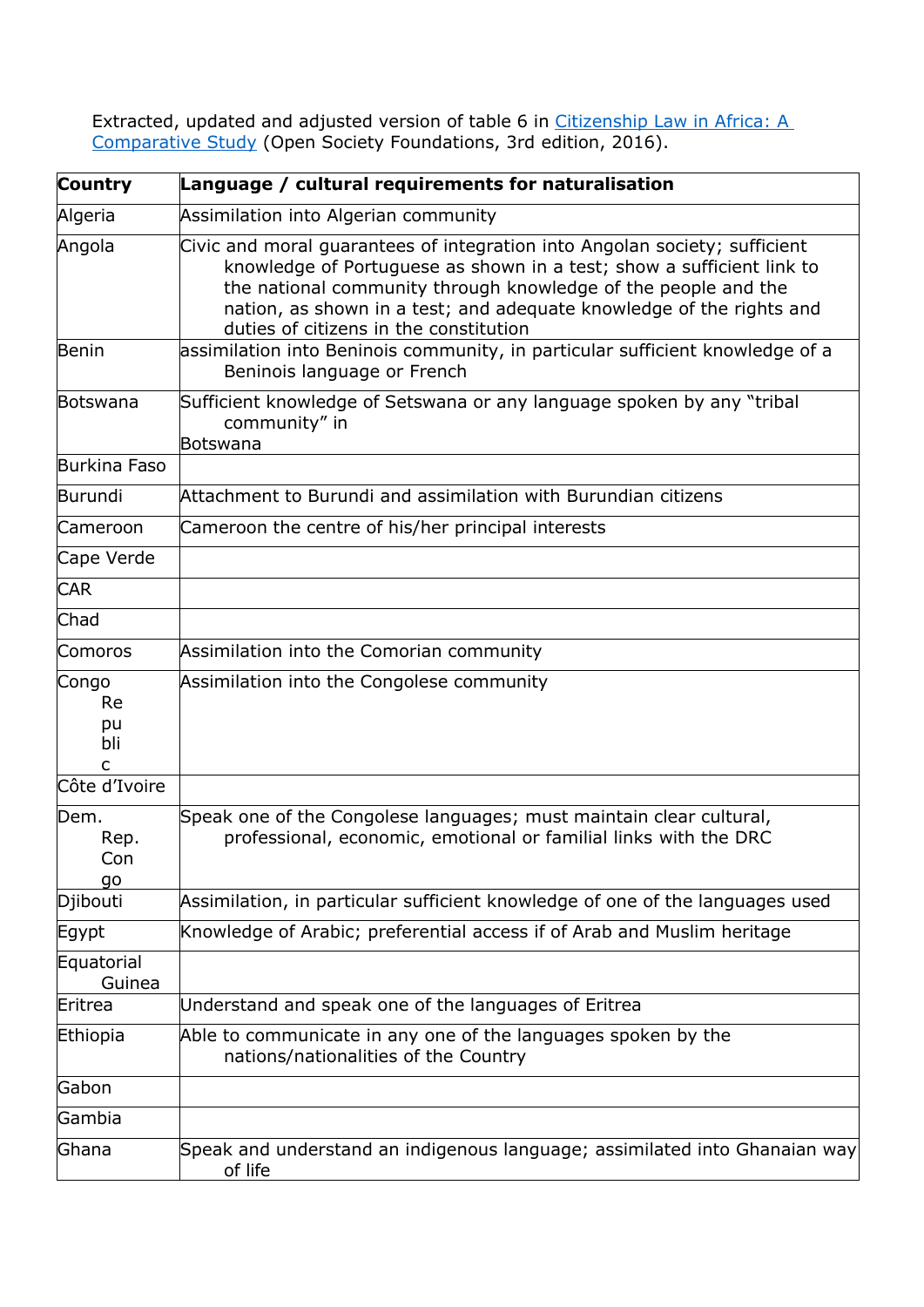| Guinea       | Assimilation to the Guinean community, including knowledge of a national<br>language, as well as Guinean history, culture and society, and adhesion<br>to the values and essential principles of the republic (assessed by a first<br>instance tribunal) |
|--------------|----------------------------------------------------------------------------------------------------------------------------------------------------------------------------------------------------------------------------------------------------------|
|              | Guinea Bissau Basic knowledge of and identification with Guinea-Bissau's culture                                                                                                                                                                         |
| Kenya        | Adequate knowledge of Kenya and of the duties and rights of citizens; able to<br>understand and speak Kiswahili or a local dialect                                                                                                                       |
| Lesotho      | Adequate knowledge of Sesotho or English                                                                                                                                                                                                                 |
| Liberia      | No person shall be naturalised unless he is a Negro or of Negro descent                                                                                                                                                                                  |
| Libya        |                                                                                                                                                                                                                                                          |
| Madagascar   | Assimilation into the Malagasy community, including sufficient knowledge of<br>Malagasy language                                                                                                                                                         |
| Malawi       | Knowledge of prescribed vernacular language or English                                                                                                                                                                                                   |
| Mali         | Assimilation into the Malian community                                                                                                                                                                                                                   |
| Mauritania   | Must speak fluently one of: Arabic, Pulaar, Soninké or Wolof                                                                                                                                                                                             |
| Mauritius    | Knowledge of English or any other language spoken in Mauritius, and of the<br>responsibilities of a citizen of Mauritius                                                                                                                                 |
| Morocco      | Sufficient knowledge of Arabic                                                                                                                                                                                                                           |
| Mozambique   | Knowledge of Portuguese or a Mozambican language                                                                                                                                                                                                         |
| Namibia      | Adequate knowledge of the responsibilities and privileges of Namibian<br>citizenship                                                                                                                                                                     |
| Niger        |                                                                                                                                                                                                                                                          |
| Nigeria      | Acceptable to and assimilated into the way of life of the local community in<br>which he is to live permanently                                                                                                                                          |
| Rwanda       | Knowledge and respect for Rwandan culture and traditions; knowledge of civic<br>values; good social relations within the Rwandan society; preferential<br>access for people of "Rwandan origin"                                                          |
| Príncipe     | São Tomé and Knowledge of Portuguese or another national language; civic and moral<br>guarantees of Integration into STP society                                                                                                                         |
| Senegal      |                                                                                                                                                                                                                                                          |
| Seychelles   | Obtains at least 80 per cent of marks in 1 of the 3 national languages in a<br>citizenship qualifying examination                                                                                                                                        |
| Sierra Leone | Adequate knowledge of indigenous language; preferential access if "of Negro<br>African descent"                                                                                                                                                          |
| Somalia      | Preferential access if "Somali"                                                                                                                                                                                                                          |
| South Africa | Communicate in one of 11 official languages                                                                                                                                                                                                              |
| South Sudan  |                                                                                                                                                                                                                                                          |
| Sudan        |                                                                                                                                                                                                                                                          |
| Swaziland    | Adequate knowledge of siSwati or English                                                                                                                                                                                                                 |
| Tanzania     | Adequate knowledge of Kiswahili or English                                                                                                                                                                                                               |